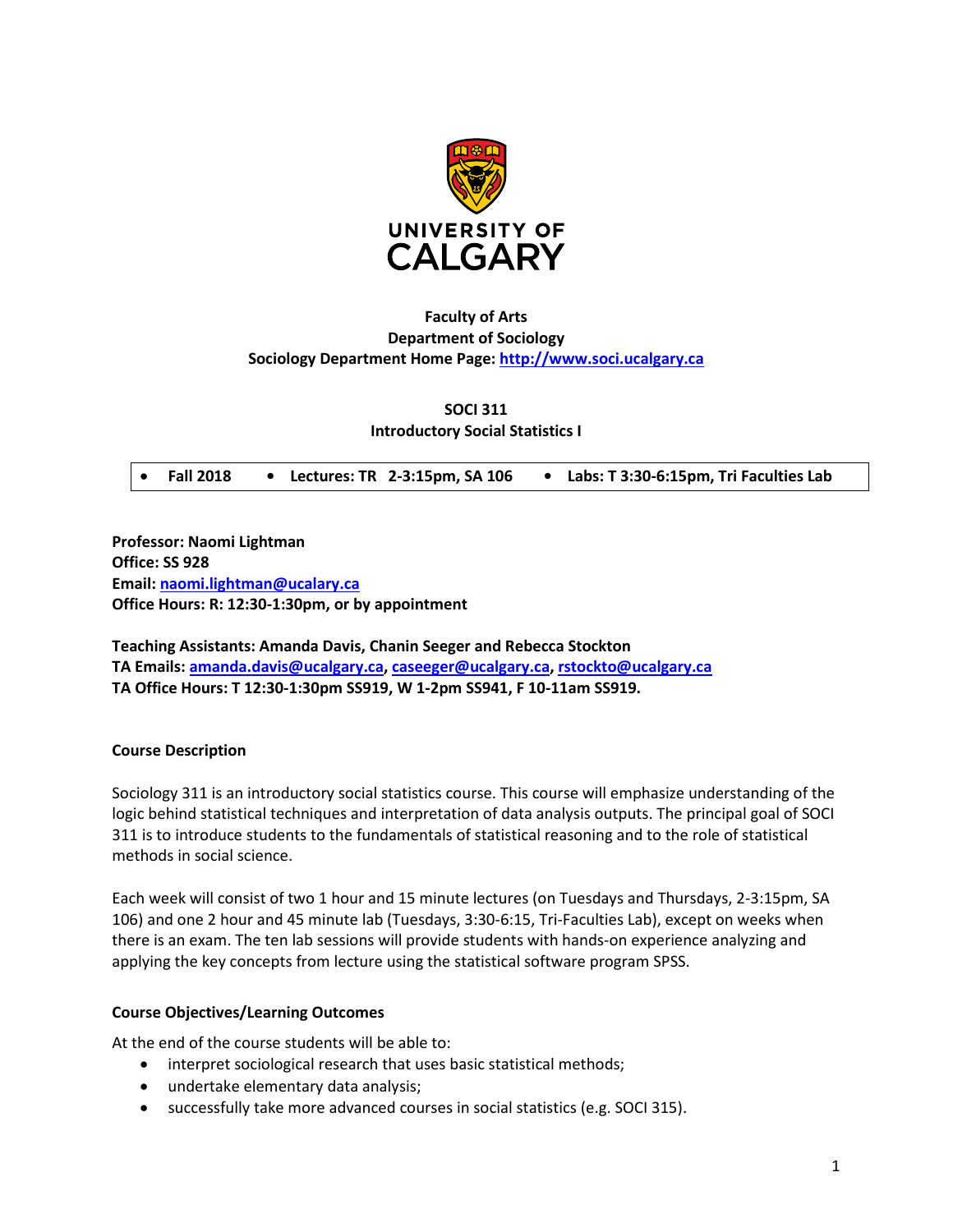## **Required Textbooks, Readings, Materials**

The course textbook has been selected to enhance your knowledge and understanding of the key issues covered in the course. We will draw on the textbook in lectures, labs, and in the assignments for this course. It is therefore very important to complete the required readings each week. Knowledge of required readings will be evaluated and graded as part of tests and labs. Students are expected to have done the required readings *by the beginning of Tuesday's class* for each week as per the course schedule.

# The required text is available at the university bookstore:

Haan, Michael and Godley, Jenny. 2017. *An Introduction to Statistics for Canadian Social Scientists*, *3rd Edition*. Don Mills, ON: Oxford University Press.

### **Methods of Evaluation**

### **Grade Distribution**

| Lecture/Lab Participation        | 10% |
|----------------------------------|-----|
| Lab Assignments (5 x 5%)         | 25% |
| Exam 1                           | 20% |
| Exam 2                           | 20% |
| Final Exam ( <b>Cumulative</b> ) | 25% |

*Note:* If an opportunity for extra credit arises, this opportunity will be given to the class as a whole. Individual opportunities for extra credit or to make up points lost due to errors on an exam will not be allowed. Consistent with departmental policy, class grades may be adjusted to keep with departmental norms.

### **Lecture notes**

I will post PowerPoint slides on the course D2L for most of the class lectures, and you should print out these slides and bring them to class or have them available on an electronic device capable of notetaking. You will still need to take notes, even if you have the PowerPoint slides. There are no lecture notes besides the PowerPoint slides, so if you miss class you'll need to get the additional lecture notes from another student.

### **Exams**

Only the final exam will be expressly cumulative, but all exams may be indirectly cumulative because they are likely to build on previous material. You will be permitted one 8 1/2 by 11 inch sheet of paper (front and back) of notes during each exam. Exams may include a mixture of True/False, multiple choice, short answer, and calculation problems. **You can expect to be required to interpret SPSS output on the exams.**

Exams will be administered during your lab periods. The class will typically have 100 minutes to take an exam. If you arrive late for the exam, you will only have the amount of time remaining allotted for the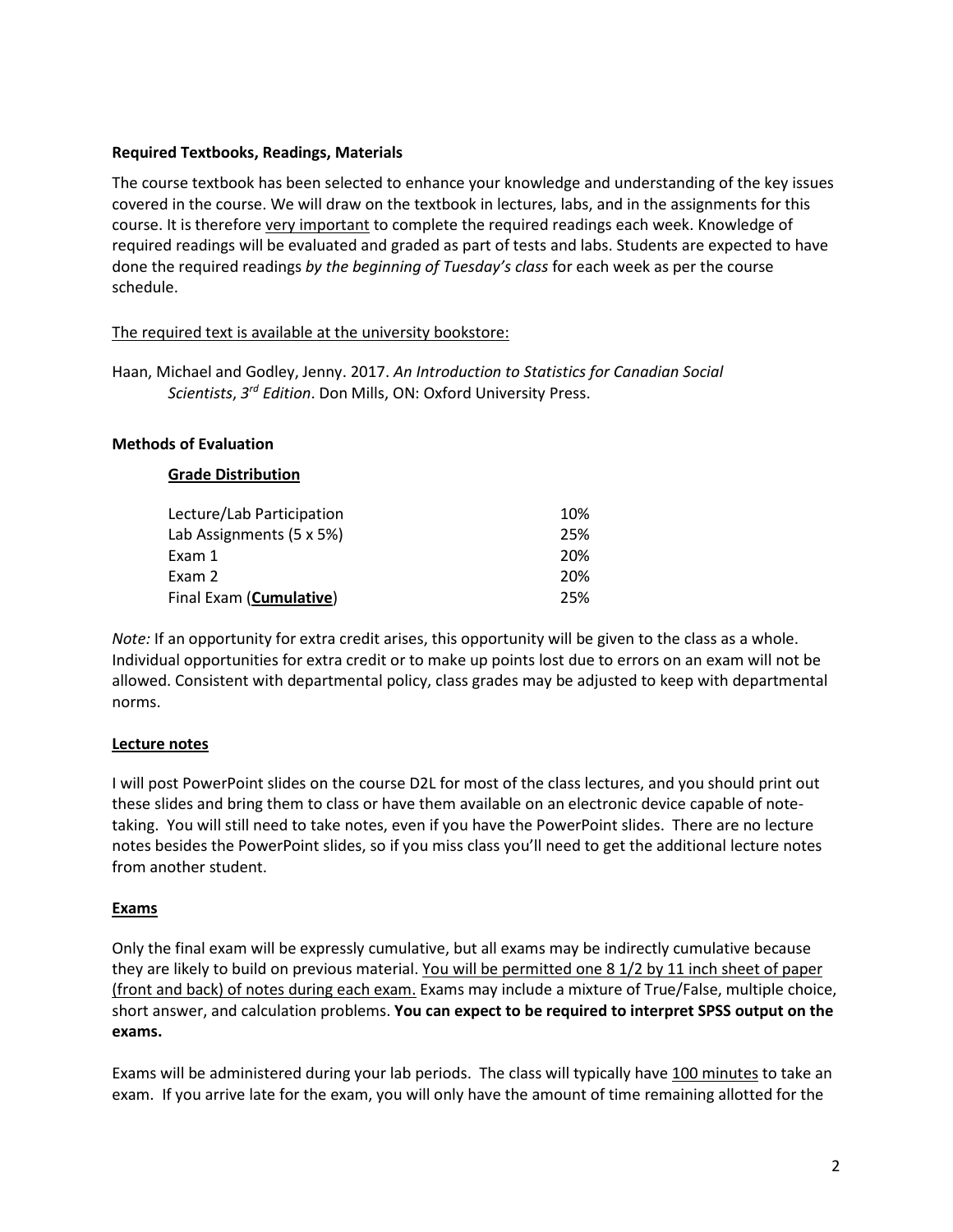exam. Once you begin an exam, it is your performance during the allotted time which will be used to determine your grade. The only exception to this policy is if you must be hospitalized while you are taking the exam. You will not be allowed to retake the exam, sections of the exam, or to complete at a later date problems you may not have answered. You also will not be allowed to take alternative sections of an exam or an alternative exam and substitute or combine your performance on the exam with alternative grades. If you believe that you may have an emergency which will interfere with your performance on the exam, or you arrive late because of an emergency, you need to talk to me about it before you take the exam.

**Exam dates are Oct. 2 for Exam 1 and Nov. 6 for Exam 2**. The date of the Final Exam is TBD. For each exam, you will be allowed one page of notes, front and back, scratch paper, a writing utensil, and a calculator. Your calculator should have exponent and square root functions. Some calculators can have some unusual displays or function keys, so it's a good idea to make sure you can read your calculator output before an exam. You cannot use a calculator on your phone, laptop, or tablet, but I do not care if you have an otherwise advanced calculator. You are responsible for remembering to bring a calculator to the exam.

### **Labs**

Labs will serve two purposes. First, this will be your opportunity to attempt questions of the type you will see on the exams, but with a T.A. or the professor available to help you. In addition, you will learn and apply the SPSS computer program to analyze data using statistics being covered in class. Lab assignments will be a mix of work problems and SPSS exercises. Lab assignments will be turned in through D2L. Due dates will be on the lab assignment, and if the lab is turned in after the due date, 50% of the total marks possible will be deducted from the lab before any marks are deducted for errors. Because a central purpose of the labs is to prepare you for the exams, no lab assignments will be accepted after the final day of classes.

# **Participation**

10% of your grade will be based on lecture and lab participation. Students should not expect to get high marks if they do not participate in (as well as attend) labs regularly.

### **Final Exam Information**

The final exam is cumulative and worth 25% of your final grade. It will be held during the formal exam period with the exact date and time to be determined by the registrar.

### **Grading Scale**

Letter grades will be assigned and submitted to the registrar based on the following scale:

| Grade | Percent range  | <b>Grade Point Value</b> | <b>Description</b>                       |
|-------|----------------|--------------------------|------------------------------------------|
| $A+$  | $96 - 100\%$   | 4.0                      | Outstanding performance                  |
| A     | $90 - 95.99\%$ | 4.0                      | Excellent-superior performance           |
| А-    | $85 - 89.99\%$ | 3.7                      |                                          |
| $B+$  | $80 - 84.99\%$ | 3.3                      |                                          |
| в     | $75 - 79.99\%$ | 3.0                      | Good - clearly above average performance |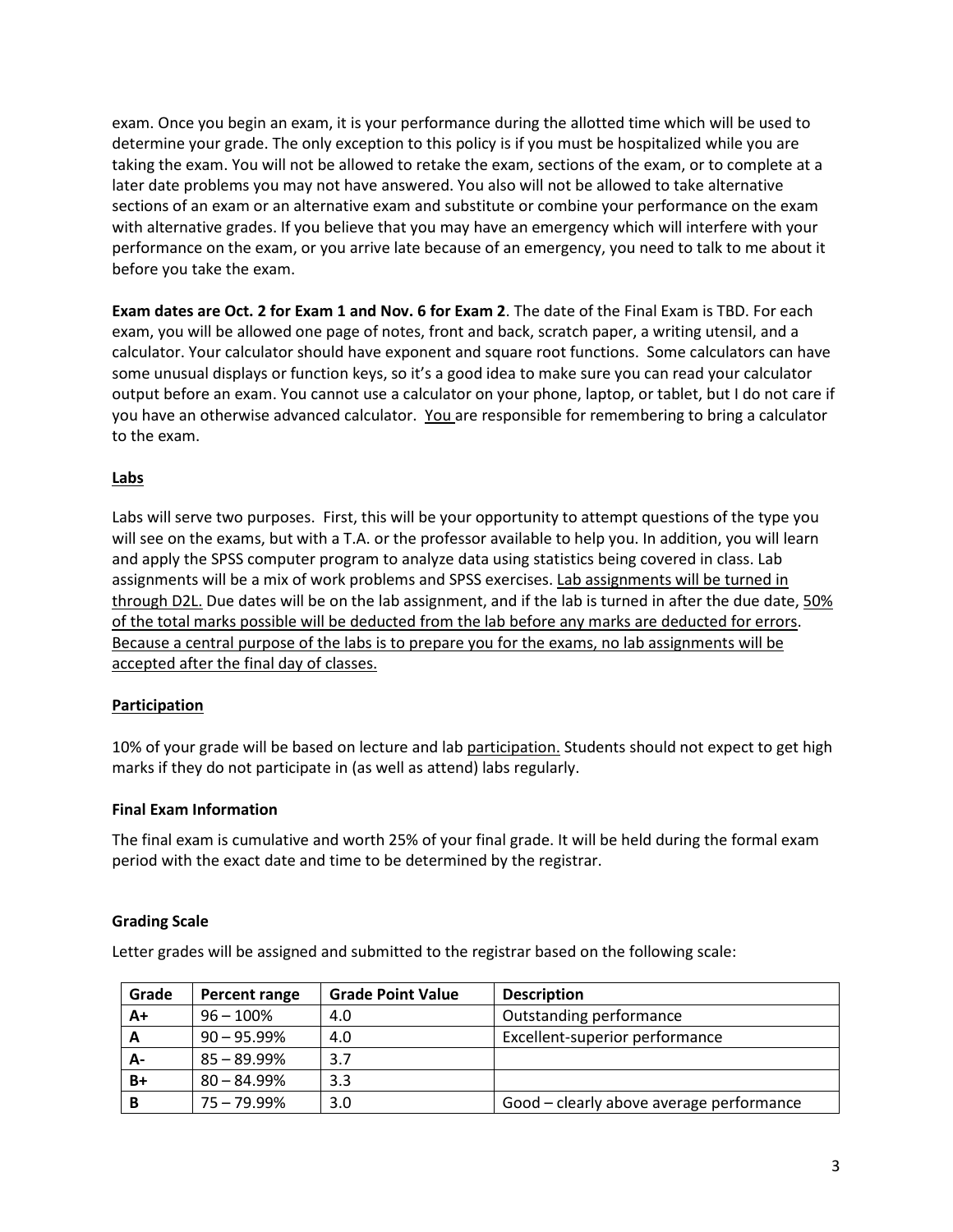| В-    | $70 - 74.99%$  | 2.7 |                                     |
|-------|----------------|-----|-------------------------------------|
| $C +$ | $67 - 69.99%$  | 2.3 |                                     |
|       | $63 - 66.99%$  | 2.0 | Satisfactory - basic understanding  |
|       | $59 - 62.99%$  | 1.7 |                                     |
| D+    | $55 - 58.99%$  | 1.3 |                                     |
| D     | $50 - 54.99\%$ | 1.0 | Minimal pass - marginal performance |
|       | <50%           | 0   | unsatisfactory performance          |

The grades for a course component may be scaled to maintain equity among sections and to conform to departmental norms.

### **Grade Reappraisal**

Within two weeks of the date the exam/assignment is returned, students seeking reappraisal of examinations or assignments must submit a written response to the professor explaining the basis for reconsideration of their mark. The professor will reconsider the grade assigned and will then book a time with the student to discuss his or her work and rationale. It should be noted that a reassessed grade may be raised, lowered, or remain the same.

### **Email**

The Teaching Assistants will be *your first point of contact* about questions regarding the course. Please contact your assigned Teaching Assistant based on the first letter of your last name, using the following schema:

### **A-G Amanda Davis**

### **H-N → Chanin Seeger**

### **O-Z → Rebecca Stockton**

Feel free to contact the T.A.s or professor over email at any time. Please put your course number and section in your email's subject line, and include a proper salutation, your full name, student ID, and a proper closing in the body of your email. All emails violating customary email conventions will be ignored. All other emails will be answered within two business days. I do not answer emails over the weekend. Please take that into account when emailing me questions pertaining assignments or exams. If you have a course-related question, please check the course outline first. Questions that can be answered by consulting the course outline will not be answered. Also, please e-mail me for administrative purposes only, for example to set up an appointment. Please do not use e-mail as a replacement for an office visit, if there is something you want to discuss. Questions about the course content and readings, concerns about grades, or any other personal issues should be dealt with in person during my office hours.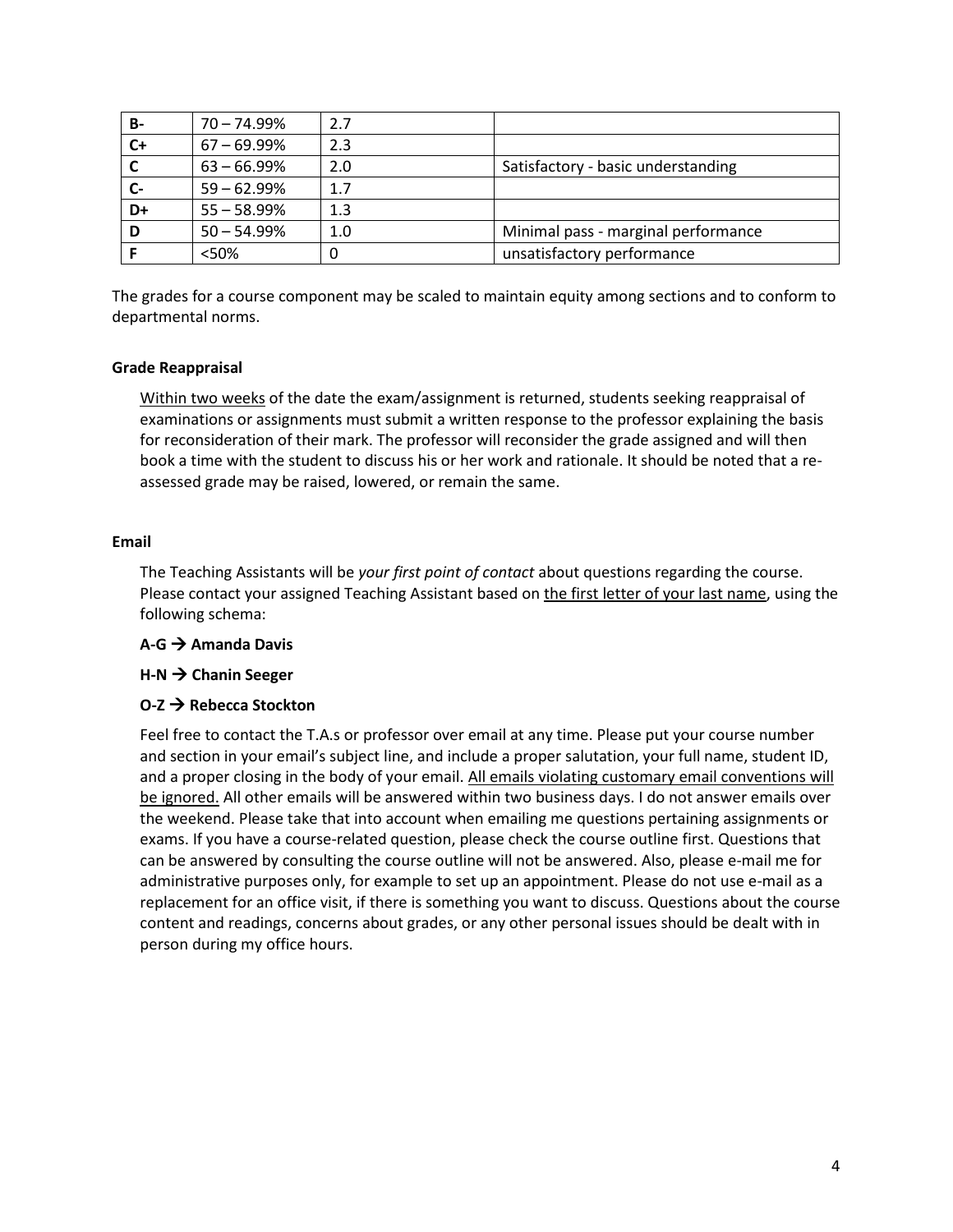# **Course Schedule**

*Please note: Every attempt will be made to follow this schedule, but it is subject to change at the discretion of the instructor.*

## *Week 1 – Sept. 6. Course Introduction*

Note: The first lecture will provide an overview of the course. Students are expected to have read the course syllabus; course policies, assignments and expectations will be reviewed only briefly, on a Q&A basis.

• Haan & Godley Chapter 1

### *Week 2 – Sept. 11 & 13. Basic Math & Univariate Statistics.*

- Haan & Godley Chapters 2 & 3.
- $\bullet$  Lab#1

### *Week 3 – Sept. 18 & 20. Introduction to Probability & The Normal Curve.*

- Haan & Godley Chapters 4 & 5
- $\bullet$  Lab#2
- *Lab Assignment #1 is due on Sept. . 21st on D2L by midnight*

#### *Week 4 – Sept. 25 & 27. Measures of Central Tendency & Dispersion.*

- Haan & Godley Chapter 6
- $\bullet$  Lab#3

#### *Week 5 –Oct. 2 & 4. Review & Catch Up.*

- No required reading
- No lab

#### *Note: Exam #1 will be held on Oct. 2nd from 3:30-5:30pm.*

#### *Week 6 – Oct. 9 & 11. Standard Deviation, Standard Scores, & the Normal Distribution; Review.*

- Haan & Godley Chapter 7
- $\bullet$  Lab #4
- *Lab Assignment # 2 is due on Oct. 12th on D2L by midnight*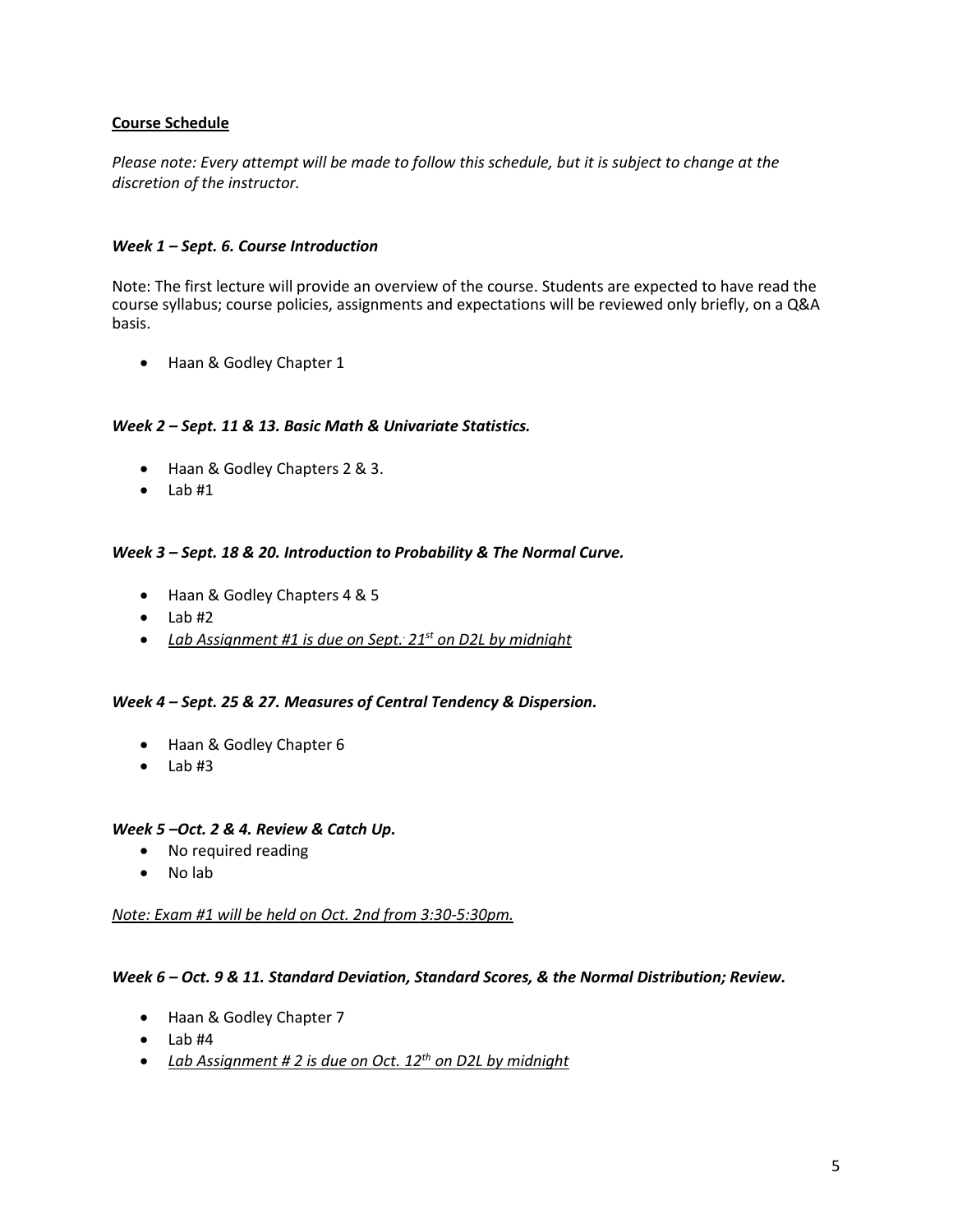# *Week 7 –Oct. 16 & 18. Sampling; Generalizing from Samples to Populations.*

- Haan & Godley Chapter 8 & 9
- $\bullet$  Lab#5

# *Week 8 – Oct. 23 & 25. Hypothesis Testing*

- Haan & Godley Chapter 10 & 11
- $\bullet$  Lab #6
- *Lab Assignment #3 is due on October 26th on D2L by midnight*

### *Week 9 – Oct. 30 & Nov. 1. Bivariate Statistics for Nominal Data.*

- Haan & Godley, Chapter 12
- $\bullet$  Lab#7

### *Week 10 – Nov. 6 & 8. Review & Catch Up.*

- No required reading
- No Lab

### *Note: Exam #2 will be held on Thursday Nov. 6th, from 3:30-5:30pm.*

### *NO CLASS Nov. 13 & 15 Due to Reading Week*

### *Week 11 –Nov. 20 & 22. Bivariate Statistics for Interval/Ratio Data; ANOVA*

- Haan & Godley Chapter 14 &15
- $\bullet$  Lab#8
- *Lab Assignment #4 is due on November 23rd on D2L by midnight*

### *Week 12 – Nov. 27 & 29. OLS Regression*

- Haan & Godley Chapter 16
- $\bullet$  Lab#9

### *Week 13 – Dec. 4 & 6 Wrapping Up & Review.*

- No required reading
- Lab #10
- *Lab Assignment #5 is due on December 7th on D2L by midnight*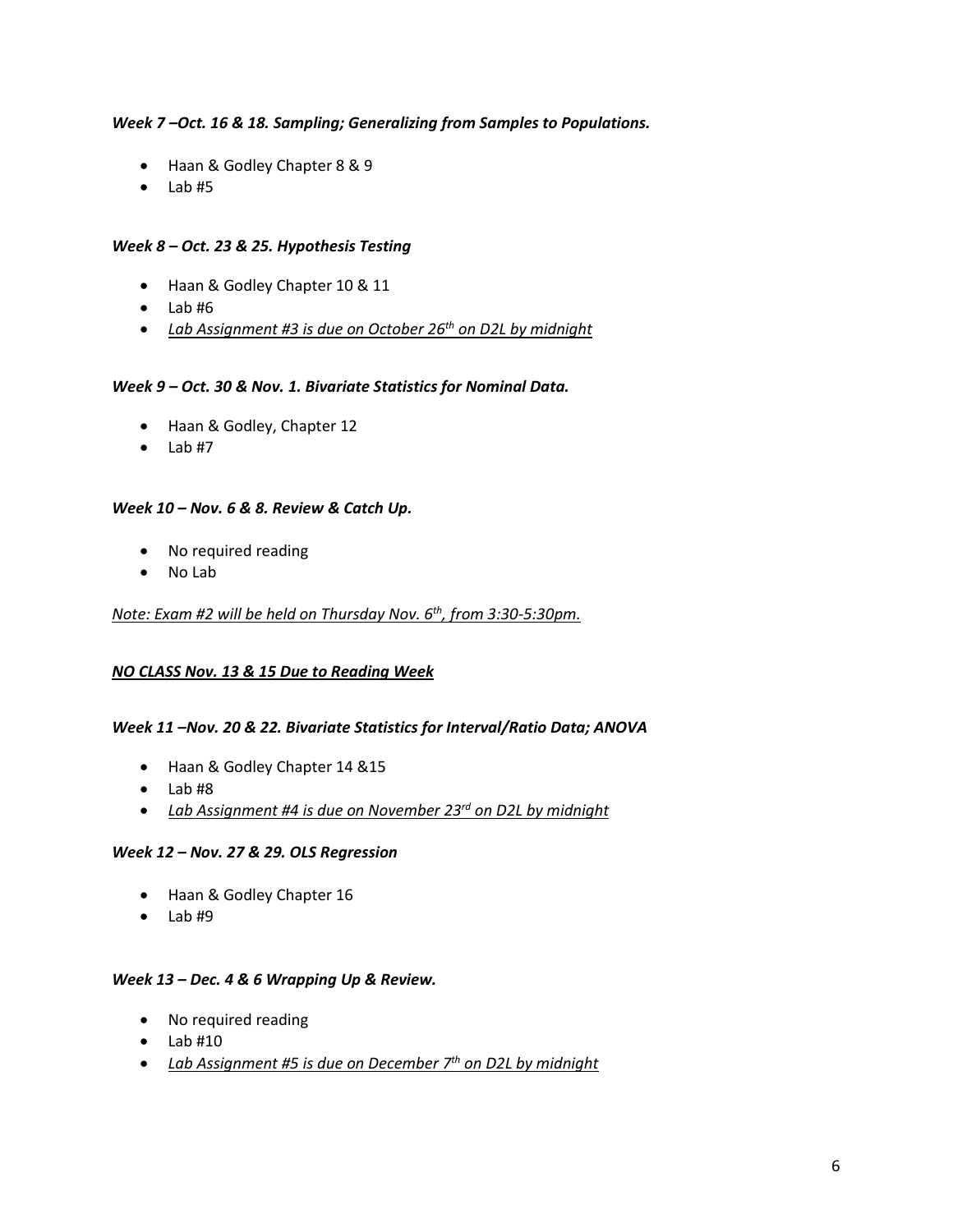#### **Emergency Evacuations**

In the case of fire or other emergency evacuation of this classroom, please proceed to the assembly point at Social Science Food Court. Please check these assembly point locations for all of your classes at[: http://www.ucalgary.ca/emergencyplan/assemblypoints](http://www.ucalgary.ca/emergencyplan/assemblypoints)

### **Handing in Papers, Assignments**

- 1. The main Sociology Department office does not deal with any course-related matters. Please speak directly to your instructor.
- 2. **Protection of Privacy:** The Freedom of Information and Protection of Privacy (FOIPP) legislation does not allow students to retrieve any course material from public places. Anything that requires handing back will be returned directly during class or office hours. If students are unable to pick up their assignments from the instructor, they provide the instructor with a stamped, self-addressed envelope to be used for the return of the assignment.
- 3. Final grades are not posted by the Sociology Department. They are only available online.

### **Ethics Research**

Students are advised that any research with human subjects – including any interviewing (even with friends and family), opinion polling, or unobtrusive observation – must have the approval of the Faculty Ethics Committee. In completing course requirements, students must not undertake any human subjects research without discussing their plans with the instructor, to determine if ethics approval is required.

#### **Academic Misconduct**

Please refer to the website listed below for information on University of Calgary policies on Plagiarism/Cheating/Other Academic Misconduct: <http://www.ucalgary.ca/pubs/calendar/current/k-5.html>

#### **Deferrals**

When possible, please provide advance notice if you are unable to write an exam or complete/turnin assignments on time. All requests for deferral of a course component due to health reasons must be accompanied by written documentation as outlined in the University Calendar and should be obtained while the student has the health issue rather than after recovery. Deferrals will be allowed in the following circumstances: illness, domestic affliction or religious conviction. Travel arrangements, misreading the syllabus, and scheduling conflicts with other classes or employment are not valid reasons for requesting a deferral. Deferrals will not be granted if it is determined that just cause is not shown by the student.

If you have missed a test for a legitimate reason, the instructor can require you to write a "make up" test as close in time to the original test as possible or can choose to transfer the percentage weight to another course component. If the instructor schedules a "make up" test for you, its date and location will be at the convenience of the Department of Sociology.

**Deferred Final Exam Form:** Please note that requests to defer a Registrar scheduled final exam are dealt with through the Registrar's Office. Further information about deadlines, and where